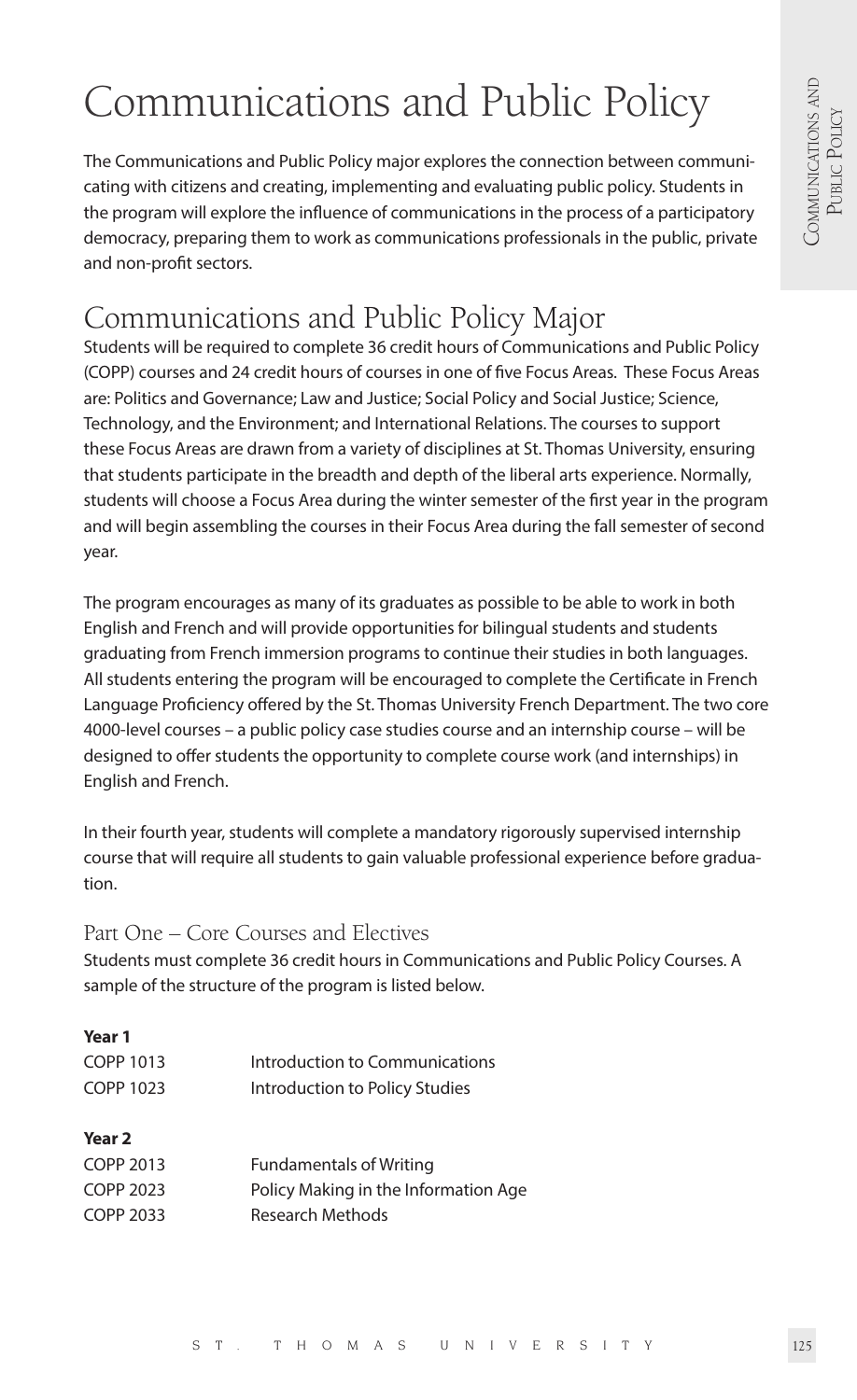| Year 3           |                                              |
|------------------|----------------------------------------------|
| COPP 3013        | Rhetoric                                     |
| COPP 3023        | <b>Ethics and Social Responsibility</b>      |
| COPP 3033        | Public Policy and the Media                  |
| <b>COPP 3043</b> | <b>Business Communications and Marketing</b> |
|                  |                                              |
| Year 4           |                                              |

| COPP 4006 | Case Studies in Public Policy |
|-----------|-------------------------------|
| COPP 4016 | Internship                    |

#### **COPP-1013. Introduction to Communications**

This course introduces students to the history and evolution of the communications profession, with particular emphasis on communications in the public policy sphere, from the pioneers who sold ideas on behalf of their clients, to the modern world of two-way communications with the public through the internet and social media tools. The course will explore how this evolution is changing the way governments, politicians, non-governmental organizations, citizens groups and corporations interact with the public.

#### **COPP-1023. Introduction to Policy Studies**

This course introduces students to the policy making process, how policies are researched, drafted, legislated, and communicated. The course will also explore how non-governmental organizations, citizens groups and corporations influence public policy.

#### **COPP-2013. Fundamentals of Writing**

Communicating public policy requires clear and effective writing at every stage in the process. This is a foundational writing course that will help students learn to express themselves in clear, compelling language. Prerequisites: COPP 1013, COPP 1023

#### **COPP-2023 Policy Making in the Information Age (POLS 2333)**

This course will explore how social media and internet tools are transforming the world of communications and public policy. The course will explore cases around the world where social media and the access to information on the internet is influencing public policy and the political process. Prerequisite: COPP 2013

#### **COPP-2033. Research Methods**

This course will introduce students to the methods for gathering and analyzing data through interviews, surveys, focus groups, content analysis, and polls and how this information can be applied to public policy initiatives and planning an accompanying communications strategy. Prerequisite: COPP 2013

#### **COPP-3013. Rhetoric**

This course builds on the skills developed in the Fundamentals of Writing course and applies them to rhetoric, speech writing and debating. Students will read ancient and modern speeches, historical writings on rhetoric and explore the influence of persuasive writing on public affairs. Prerequisites: COPP 2013, COPP 2023, COPP 2033.

#### **COPP-3023. Ethics and Social Responsibility**

This course explores the ethical challenges that arise while communicating public policy issues for an organization in the public or private sector. The course will allow students to develop a code of ethics for a communications professional. Prerequisites: COPP 2013, COPP 2023, COPP 2033.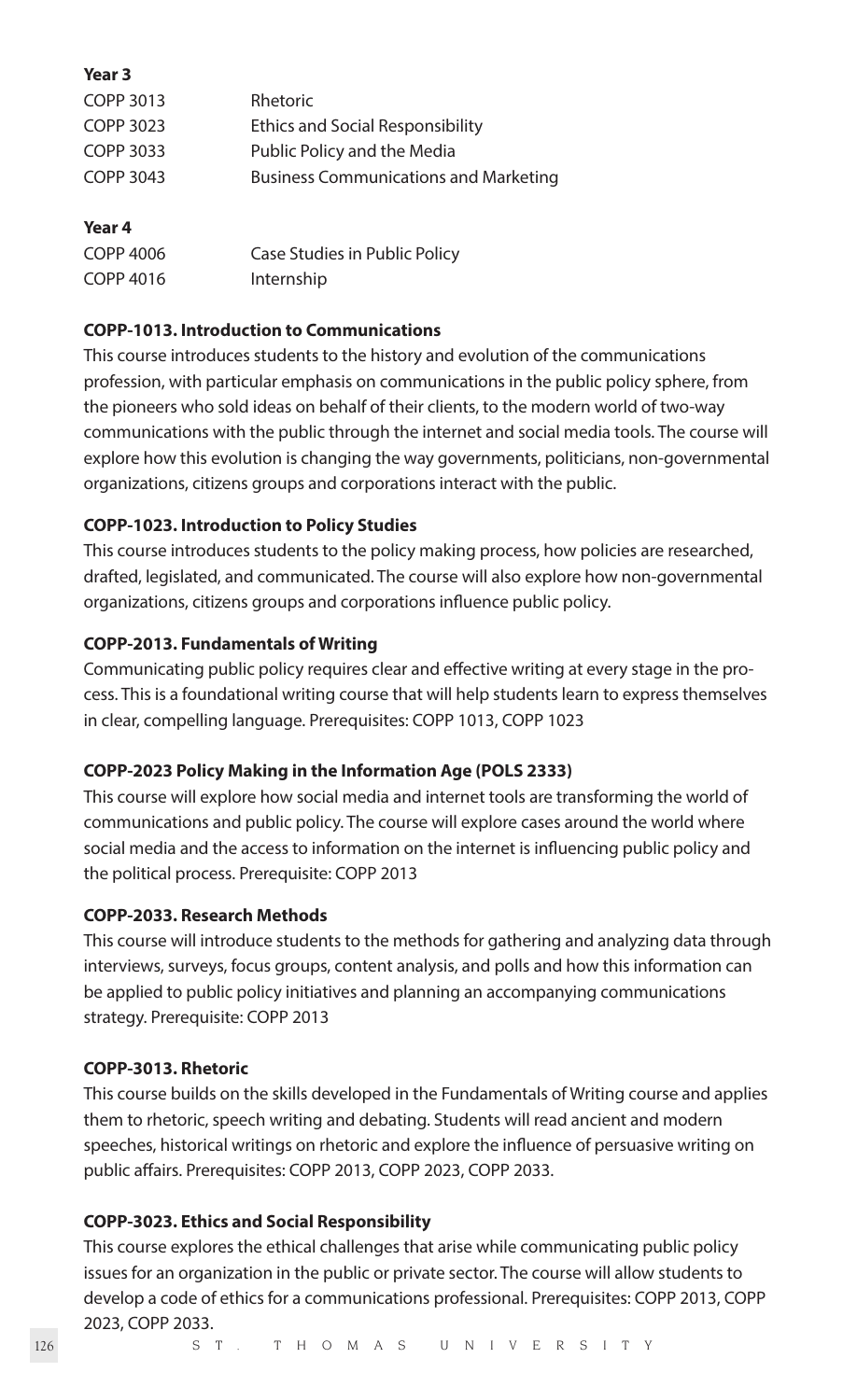### **COPP-3033. Public Policy and the Media (POLS 3213)**

This course will explore how public policies are reported in various forms of media and how communications planning can influence the success or failure of these initiatives. The course will examine communications planning and media relations strategies such as proactive and reactive methods of representing an organization in the media. Prerequisites: COPP 2013, COPP 2023, COPP 2033.

#### **COPP-3043. Business Communications and Marketing**

This course explores the role of communications in business settings, including professional writing, the power of narrative, the influence of social media, and the connection between communications and marketing.

### **COPP-3053. Special Topics**

This course consists of an in-depth analysis of a specific topic in communications and public policy. The course will be organized around the special interests of full time and visiting faculty. Topics could include: policy analysis, public management, organizational social media management, organizational communications, and social media and website design including search engine optimization, Google Analytics and basic back end social media training.

### **COPP-3063. Special Topics**

This course consists of an in-depth analysis of a specific topic in communications and public policy. The course will be organized around the special interests of full time and visiting faculty. Topics could include: policy analysis, public management, organizational social media management, organizational communications, and social media and website design including search engine optimization, Google Analytics and basic back end social media training.

### **COPP-4006. Case Studies in Public Policy**

The capstone case study course will require students to spend the fall semester surveying scholarly literature on public policy analysis (regarding policy development, design and implementation) and the winter semester applying this research as they write two case studies that will require students to synthesize the issues encountered in their Focus Areas with their studies in Communications. Course work can be presented in English and French. Prerequisites: COPP 3013, COPP 3023, COPP 3033.

### **COPP-4016. Internship**

Students will complete two supervised professional unpaid internships in a professional communications agency, non-profit organization, or government office and will complete a detailed exit report. Where possible, students will have the opportunity to pursue internships that require them to work in French or in a bilingual office. Prerequisites: COPP 3013, COPP 3023, COPP 3033.

### **Cross-Listed Courses**

### **JOUR-3163. New Media and Social Change**

This course explores how the new media and social media are contributing to political and social change around the world.

### **POLS-3223. Public Administration**

This course will focus on selected public policy issues in contemporary New Brunswick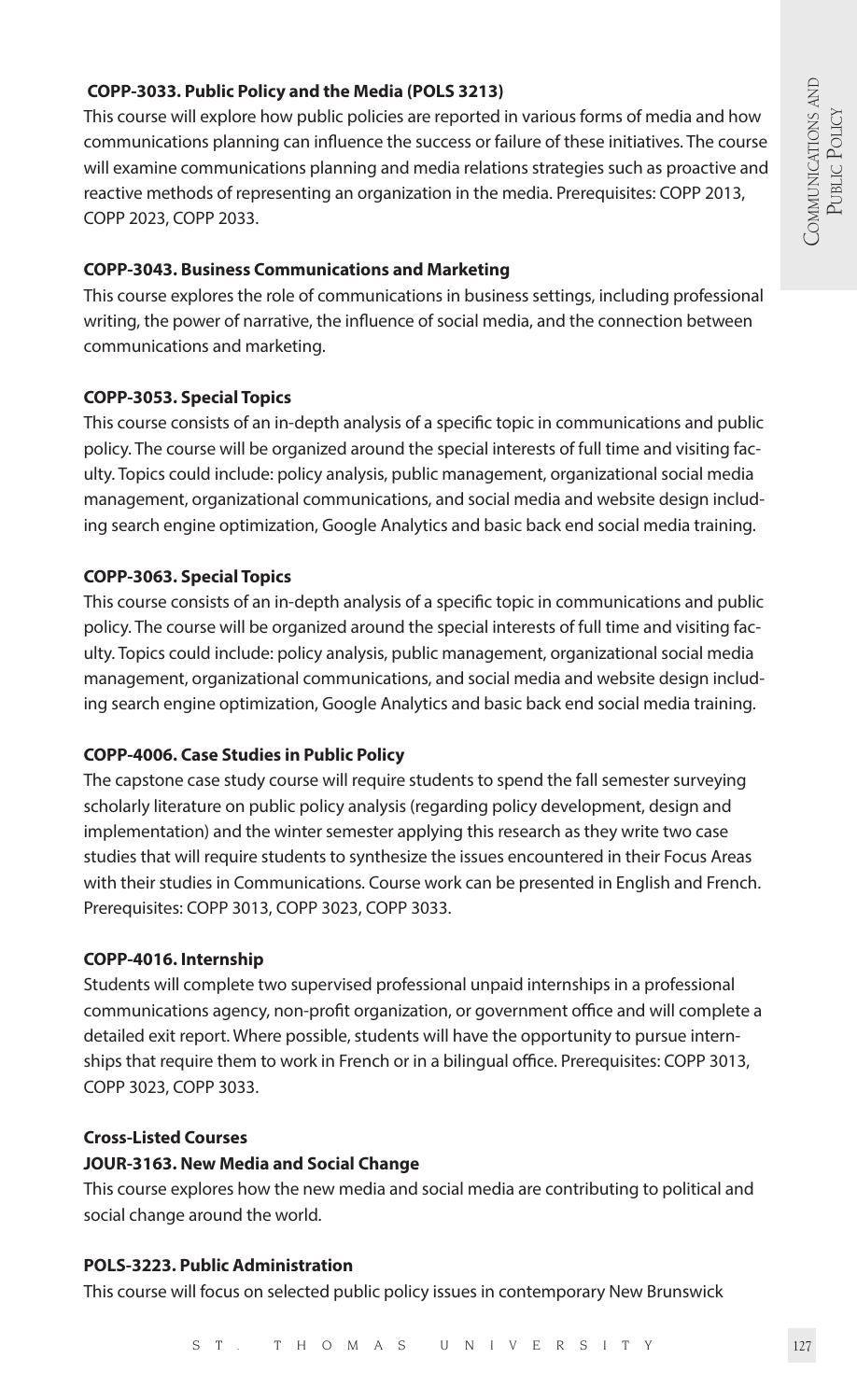politics. Special attention will be given to the problems of intergovernmental affairs, recent constitutional negotiations, cabinet policy development, and public finance.

#### **POLS-3613. Model United Nations**

This course will prepare students for participation in a Model United Nations, either Canadian or American sponsored. In a model UN simulation, students represent an assigned country's foreign policy on assigned issues on the UN agenda. The course will begin with an examination of the UN and its procedures. Subsequent topics will include researching the assigned UN issues and the assigned country's policy on them; preparation of working papers and motions, and strategies for effective conference participation. Fund raising for the trip required: half credit course, but meets first and second terms; limited enrolment.

#### Part Two – Focus Areas

To complete the Focus Areas requirement, students must complete 24 credit hours in one of the five following areas:

- 1. Science, Technology, and the Environment
- 2. Social Policy and Social Justice
- 3. Politics and Governance
- 4. Law and Justice
- 5. International Relations

#### **Suggested Courses**

Please note that these lists are subject to change and modifications and that all courses are not offered every academic year. Additional courses not on these lists may be approved by the coordinator of the Communications and Public Policy program upon request from a student.

#### **1. Science, Technology and the Environment**

| <b>ECON 3323</b> | <b>Environmental Economics</b>                       |
|------------------|------------------------------------------------------|
| <b>ENVS 1013</b> | Environment & Society I                              |
| <b>ENVS 2023</b> | <b>Environment and Society II</b>                    |
| <b>ENVS 3013</b> | Environment & Society III                            |
| <b>ENVS 3023</b> | <b>Environmental Praxis</b>                          |
| <b>NATI 2233</b> | Natural Resources and First Nations of the Maritimes |
| <b>NATI 3223</b> | Native Environmental Ethics and Ecology              |
| <b>SOCI 2213</b> | Society and Ecology                                  |
| <b>STS 1003</b>  | Science, Technology, and Society 1                   |
| STS 2103         | Science, Technology and Society 2                    |
| <b>STS 2123</b>  | Food, Science & Sustainability                       |
| STS 2303         | <b>Natural Disasters</b>                             |
| STS 2313         | <b>Energy and Society</b>                            |
| STS 2403         | Science, Technology, and War                         |
| STS 2413         | Science, Technology and Innovation                   |
| <b>STS 2503</b>  | <b>History of Disease</b>                            |
| STS 2603         | Animals: Rights, consciousness and experimentation   |
| <b>STS 2903</b>  | The Politics of Science                              |
| STS 3803         | Space Exploration                                    |
|                  |                                                      |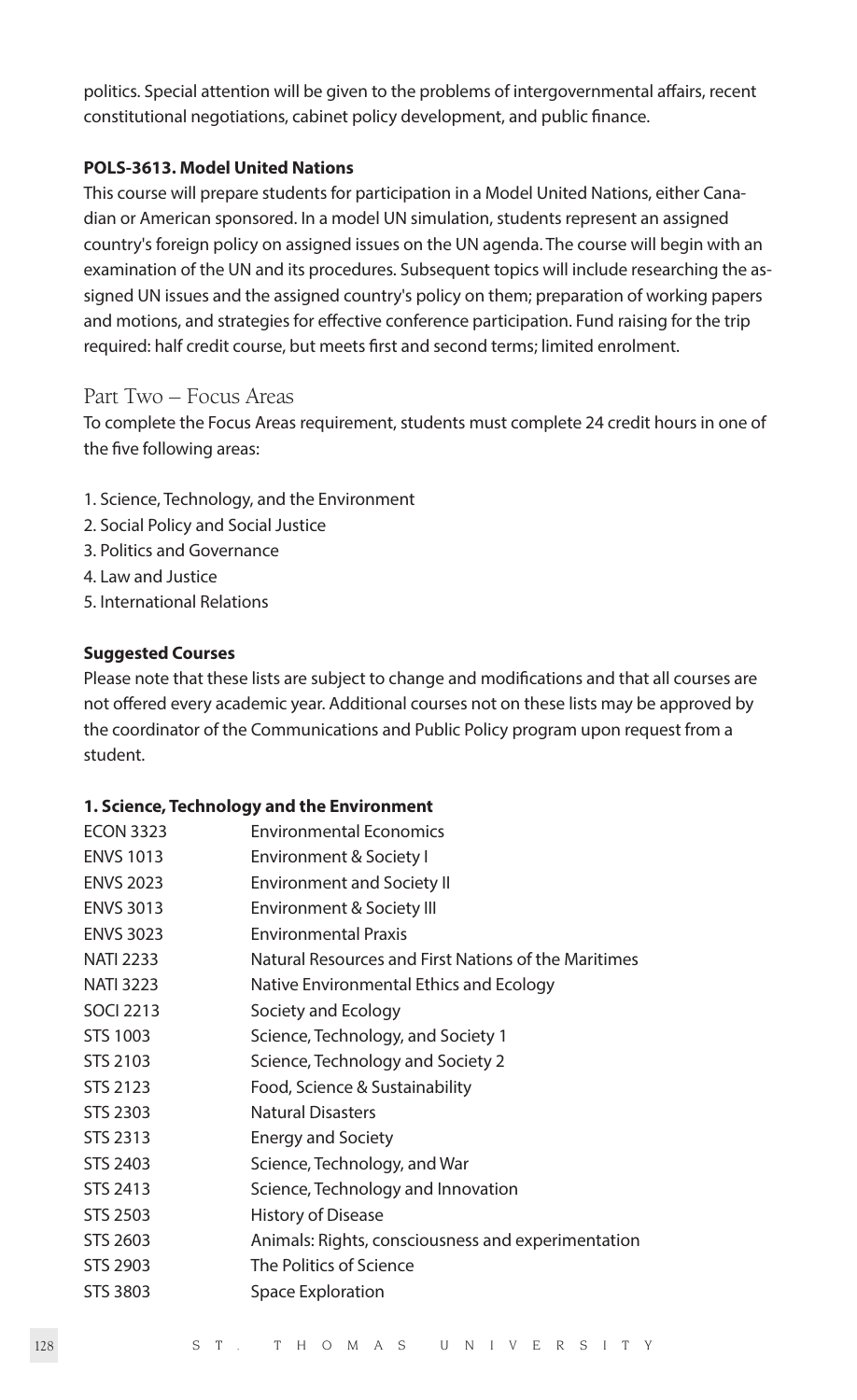# COMMUNICATIONS AND<br>PUBLIC POLICY Communications and PUBLIC POLICY

### **2. Social Policy and Social Justice**

| <b>CRIM 2743</b> | Social Protest in Canada                               |
|------------------|--------------------------------------------------------|
| <b>CRIM 3953</b> | Peacemaking Criminology and Restorative Justice        |
| <b>ECON 2203</b> | <b>Community Economic Development</b>                  |
| <b>ECON 2403</b> | <b>Economics of Poverty</b>                            |
| <b>ECON 4323</b> | Social Policy: Current Issues and Global Contexts      |
| GERO 2013        | Introduction to Gerontology                            |
| GERO 2023        | Multidisciplinary Issues in Aging                      |
| <b>GERO 3023</b> | Aging and Health                                       |
| GERO 3733        | Social Work and Aging                                  |
| <b>HMRT 1003</b> | Introduction to Human Rights                           |
| <b>HMRT 3013</b> | Discrimination and the law in Canada                   |
| <b>HMRT 3063</b> | Genocide, War Crimes, and Crimes Against Humanity      |
| <b>HMRT 3113</b> | The Rights Revolution in Canada                        |
| <b>HMRT 3123</b> | International Human Rights                             |
| <b>HMRT 3133</b> | Activism and Social Justice                            |
| <b>HMRT 3543</b> | Human Right and Foreign Policy                         |
| <b>HMRT 3803</b> | Human Rights of the Child                              |
| <b>NATI 3313</b> | Contemporary Issues in Native/Non-Native Relations     |
| <b>NATI 3623</b> | Native Education and Colonization                      |
| <b>NATI 3803</b> | Indigenous Cultures and Immigrant Ethnic Minorities    |
| <b>NATI 3813</b> | Native Cultural Identity and Cultural Survival         |
| <b>NATI 3843</b> | Suicide and Indigenous Peoples                         |
| <b>NATI 3853</b> | Alcohol, Drugs, and Indigenous People                  |
| <b>NATI 3863</b> | Indian Public Health                                   |
| SOCI 2106        | Canadian Society                                       |
| <b>SOCI 2416</b> | Inequality in Society                                  |
| <b>SOCI 2423</b> | Social Problems 1 - Sociological Perspectives          |
| <b>SOCI 2433</b> | Social Problems 2 - Canadian Social Problems           |
| <b>SOCI 2443</b> | Racialization, Racism & Colonialism                    |
| <b>SOCI 2523</b> | Sociology of Aging                                     |
| <b>SOCI 3123</b> | Social Movements, Social Activism & Social Change      |
| <b>SOCI 3413</b> | Employment Equity Policy and Gender Inequality at Work |
|                  |                                                        |

#### **3. Politics and Governance**

| <b>ECON 1006</b> | Introduction to Economics                                    |
|------------------|--------------------------------------------------------------|
| <b>ECON 2403</b> | <b>Economics of Poverty</b>                                  |
| <b>ECON 2153</b> | Political Economy                                            |
| <b>ECON 3433</b> | <b>Economics of Government</b>                               |
| <b>ECON 3443</b> | New Brunswick Economy                                        |
| <b>ECON 3453</b> | Labour Economics                                             |
| NATI 3703        | Indigenous and Western Economics and the Idea of Development |
| <b>POLS 1103</b> | Canadian Government                                          |
| <b>POLS 2103</b> | <b>Canadian Constitutional Politics</b>                      |
| POLS 2113        | Contemporary Issues in Canadian Politics                     |
| <b>POLS 3103</b> | Political Parties and Elections in Canada                    |
| <b>POLS 3113</b> | Canadian Federalism: Theory and Practice                     |
| <b>POLS 3123</b> | The Canadian Constitution: Federalism                        |
|                  |                                                              |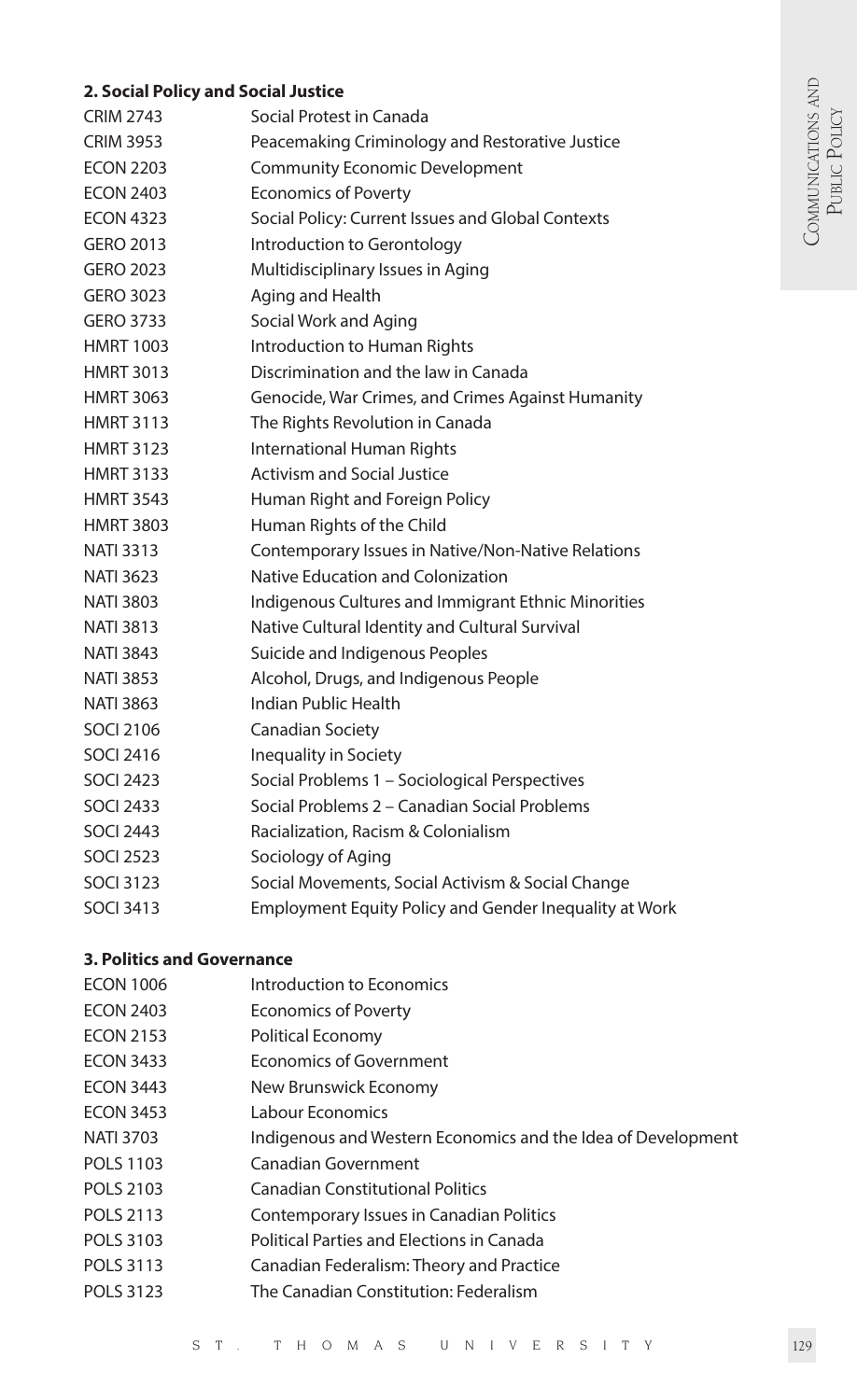| POLS 3133        | The Canadian Constitution: The Charter of Rights and Freedoms |
|------------------|---------------------------------------------------------------|
|                  |                                                               |
| <b>POLS 3213</b> | Media and Politics in Canada                                  |
| <b>POLS 3223</b> | Themes and Problems in Contemporary New Brunswick Politics    |
| <b>POLS 4103</b> | Seminar in Canadian Government and Politics                   |
| <b>POLS 3333</b> | Introduction to Political Economy                             |
| <b>SOCI 2106</b> | Canadian Society                                              |
| <b>SOCI 2323</b> | Sociology for Cyborgs                                         |
| SOCI 2513        | Communications                                                |
| <b>SOCI 3123</b> | Social Movements, Social Activism & Social Change             |
| <b>SOCI 3693</b> | <b>Discourse and Society</b>                                  |
| <b>SOCI 3413</b> | Employment Equity Policy and Gender Inequality at Work        |
| <b>STS 2903</b>  | The Politics of Science                                       |
|                  |                                                               |

#### **4. Law and Justice**

| <b>CRIM 1013</b> | Introduction to Criminology                       |
|------------------|---------------------------------------------------|
| <b>CRIM 1023</b> | Introduction to Criminal Justice                  |
| <b>CRIM 2123</b> | Criminal Law                                      |
| <b>CRIM 2223</b> | Youth Justice                                     |
| <b>CRIM 2233</b> | Police and the Canadian Community                 |
| <b>CRIM 2243</b> | Corrections                                       |
| <b>CRIM 2263</b> | Children and Youth-at-Risk                        |
| <b>CRIM 2943</b> | Victimology                                       |
| <b>CRIM 3123</b> | Contemporary Issues in Criminal Justice           |
| <b>CRIM 3143</b> | Charter of Rights and Criminal Justice            |
| <b>CRIM 3203</b> | Government and the Criminal Justice System        |
| <b>CRIM 3243</b> | Advanced Criminal Law                             |
| <b>CRIM 3283</b> | <b>Crime Prevention</b>                           |
| <b>CRIM 3803</b> | Child and Youth Rights                            |
| <b>CRIM 3843</b> | Corporate Crime and Corporate Regulations         |
| <b>CRIM 4133</b> | International and Comparative Criminal Justice    |
| <b>CRIM 4153</b> | Advanced Studies in Youth Justice Policy          |
| <b>CRIM 4403</b> | <b>Feminist Legal Studies</b>                     |
| <b>ECON 2423</b> | Political Economy of Crime                        |
| <b>HMRT 1003</b> | Introduction to Human Rights                      |
| <b>HMRT 3013</b> | Discrimination and the law in Canada              |
| <b>HMRT 3063</b> | Genocide, War Crimes, and Crimes Against Humanity |
| <b>HMRT 3113</b> | The Rights Revolution in Canada                   |
| <b>HMRT 3123</b> | <b>International Human Rights</b>                 |
| <b>HMRT 3133</b> | <b>Activism and Social Justice</b>                |
| <b>HMRT 3543</b> | Human Right and Foreign Policy                    |
| <b>HMRT 3803</b> | Child and Youth Rights                            |
| <b>NATI 3903</b> | Native People and the Law 1                       |
| <b>NATI 3913</b> | Native People and the Law 2                       |
| <b>NATI 3923</b> | Aboriginal Rights: The Land Question              |
| <b>SOCI 2313</b> | Deviance                                          |
| <b>SOCI 2343</b> | Surveillance Society                              |
| SOCI 3313        | Sociology of Law                                  |
| <b>SOCI 3323</b> | Sociology of Women and Law                        |